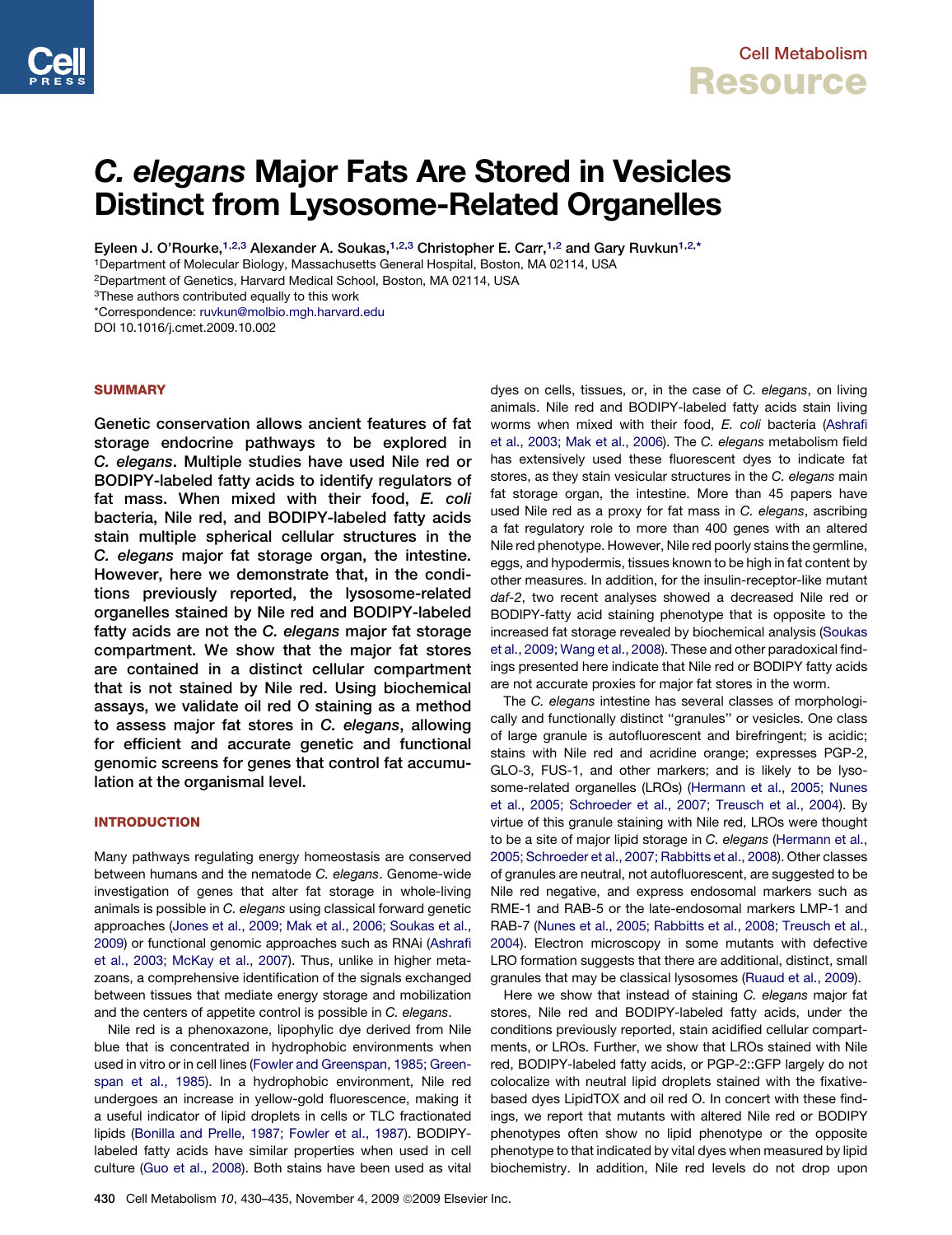## Table 1. Nile Red and Triglyceride Levels Do Not Correlate in Several Metabolic Mutants

| Strain                      | Nile Red<br>(Percent of<br>Wild-Type) | Triglyceride/<br>Phospholipid (mg/mg,<br>Percent of Wild-Type) |
|-----------------------------|---------------------------------------|----------------------------------------------------------------|
| Wild-type                   | $100 \pm 4.9$                         | $100 \pm 16.6$                                                 |
| daf-2(e1368)                | $79 \pm 8.3$                          | $231 \pm 13.5$                                                 |
| tph-1(mg280)                | $49.7 \pm 1.1$                        | $156.7 \pm 4.5$                                                |
| tub-1(nr2004)               | $155 \pm 5.1$                         | $103 \pm 3.8$                                                  |
| kat-1 $^{\rm a}$            | $194 \pm 10.1$                        | $127.6 \pm 20.6$                                               |
| tub-1(nr2004); kat-1(mq368) | $337 \pm 13.7$                        | $128.7 \pm 39.6$                                               |
| glp-1(e2141)                | $91 \pm 7.1$                          | $297 \pm 44$                                                   |
| rict-1(mg451)               | $240 \pm 11.1$                        | $129 \pm 4.9$                                                  |
| $dat-16(mqDf47)$            | $142 \pm 5.5$                         | $110 \pm 9.2$                                                  |

Nile red mean intensity measured for least 30 animals from at least two biological replicates is shown in the first column. Quantitative triglyceride/phospholipid measurements done with at least two independent biological replicates are shown in the second column. Data are shown as mean  $\pm$  SEM.

<sup>a</sup> *kat-1* analyses were done with two different alleles: *kat-1(mg368)* for Nile red staining and *kat-1(mg447)* for lipid biochemistry.

fasting, whereas oil red O staining does decrease upon fasting. We conclude that Nile red and BODIPY-labeled fatty acids do not stain the major fat stores in *C. elegans*, and that major fat stores are contained in subcellular compartments independent of the Nile red-stained compartment. Finally, we put forward oil red O staining as a new method to study fat mass in *C. elegans*, and validate it using quantitative lipid biochemistry.

## RESULTS

A

# Mutant Analyses Reveal Inconsistencies between Nile Red and Triglyceride Levels

We identified multiple instances where the Nile red or C1-C12- BODIPY-labeled fatty acid staining of *C. elegans* did not agree with biochemical measurement of triglycerides, the major form of long-term energy stores. *daf-2* mutants have been demonstrated to have increased fat mass by fixative-based staining with Sudan black [\(Kimura et al., 1997](#page-5-0)) and biochemically [\(Ashrafi](#page-4-0) [et al., 2003; Perez and Van Gilst, 2008](#page-4-0)). In our original report of



the use of Nile red as a vital dye for fat storage, we reported that, consistent with these biochemical results, animals containing loss-of-function mutations in *daf-2*, the sole *C. elegans* insulin/ IGF receptor, had increased Nile red staining [\(Ashrafi et al.,](#page-4-0) [2003\)](#page-4-0). However, in our recent analyses, we were not able to repeat the finding that Nile red staining is increased in *daf-2* mutants, finding instead that *daf-2* mutants show decreased Nile red staining (Table 1 and [Soukas et al., 2009; Wang et al., 2008](#page-5-0)).

To determine whether Nile red and BODIPY-labeled fatty acids were generally discrepant from biochemical lipid quantification, we examined several other mutants with robust Nile red phenotypes. Mutations in *daf-16*, the *C. elegans* FOXO transcription factor ortholog, cause an increase in Nile red; however, lipid biochemistry reveals no difference in fat stores between *daf-16* and wild-type worms (Table 1). A 140% increase in Nile red staining is seen in *rict-1* mutants, whereas triglyceride levels are only increased 30%. Similarly, mutants in the *kat-1* ketothiolase gene, annotated to play a role in fatty acid oxidation, show a 94% increase in Nile red signal (Table 1) and a comparable increase in BODIPY-labeled fatty acid staining [\(Mak et al., 2006](#page-5-0)). *kat-1* mutants reanalyzed with quantitative lipid biochemistry indicated no significant difference in triglyceride mass (Table 1). Mutants in *tub-1*, the *C. elegans* homolog of the mammalian *tubby* gene, which, when mutated, causes late-onset obesity in rodents ([Kleyn et al., 1996\)](#page-5-0), show a 50% increase in Nile red staining [\(Ashrafi, 2007\)](#page-4-0) but no difference in biochemically measured triglycerides (Table 1). Moreover, double mutants in *tub-1* and *kat-1*, which have a synergistic accumulation of Nile red and BODIPY-labeled fatty acids ([Mak et al., 2006\)](#page-5-0), also show no significant increase in triglyceride mass (Table 1). Finally, germline-deficient animals, which have been reported to have reduced fat mass ([Wang et al., 2008](#page-5-0)), show a paradox similar to *daf-2*, i.e., lower than normal Nile red but more than doubled fat mass measured biochemically (Table 1).

## Nile Red Does Not Stain the Major C. elegans Fat Stores

Major animal fat stores primarily take the form of triglycerides and are utilized during periods of food deprivation. However, Nile red signal increases in animals fasted for 6 or 12 hr in the presence of Nile red (Figure 1), an unexpected result if Nile red were indicating triglyceride mass. As expected, biochemically measured triglycerides fall with fasting ([Figure 3](#page-3-0)). This indicates

> Figure 1. Nile Red Signal Increases upon Fasting

> (A) Nile red signal redistributes and becomes more intense upon fasting. Representative images of 1 day adult worms fasted or fed ad libitum for 6 hr are shown.

> (B) Nile red intensity increases upon fasting. Quantitative analysis of Nile red intensity after food removal is depicted. Nile red mean intensity was measured for least 30 animals from at least two biological replicates. Data are shown as mean  $\pm$ SEM.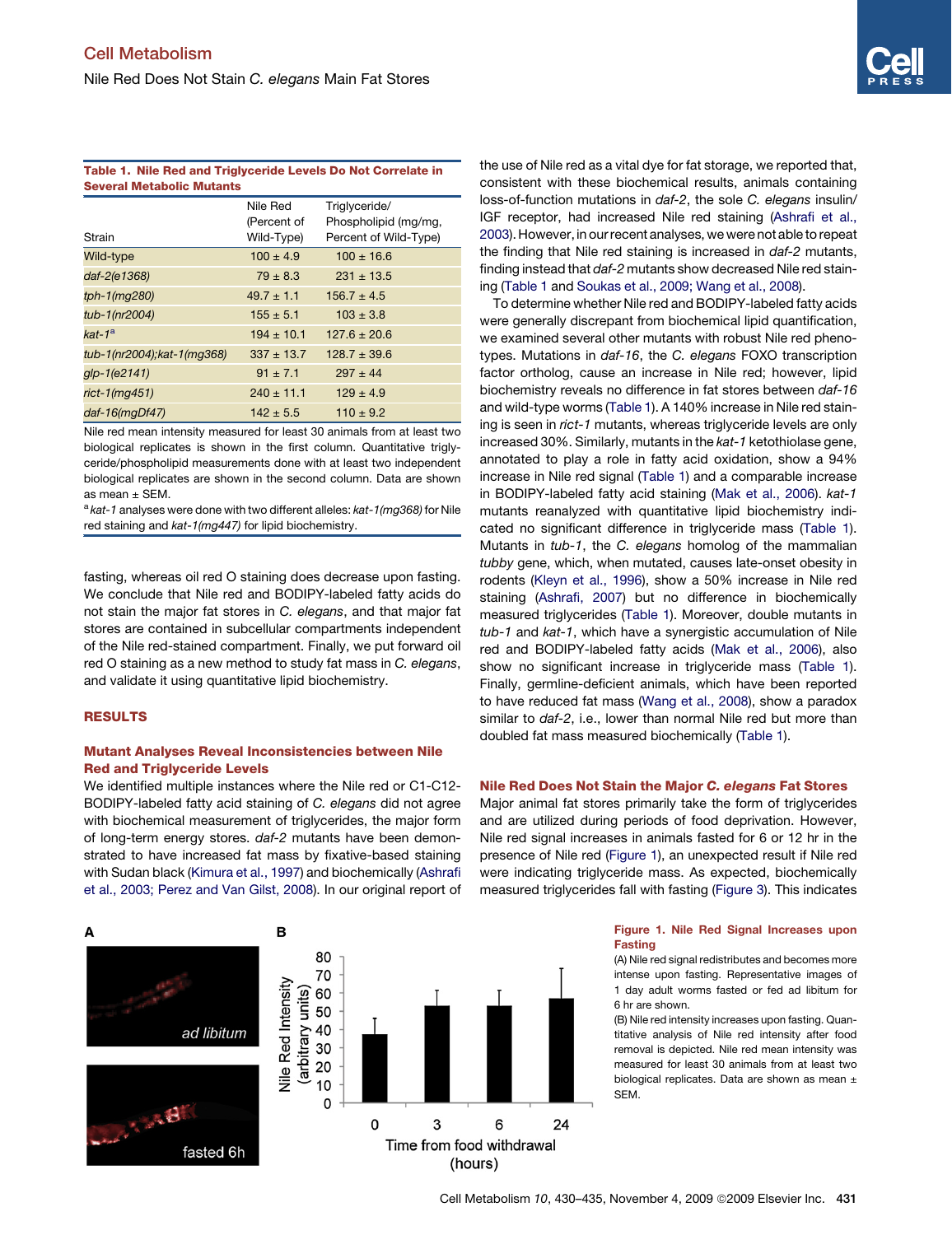

first that the increase in Nile red signal is deceptive, and second that Nile red does not accurately indicate *C. elegans* triglyceride stores. Supporting this, Nile red poorly stains the germline, eggs, and hypodermis, tissues known to be high in fat content by other histochemical methods. Moreover, neutral lipid droplets stained postfixation with the fluorescent neutral lipid dye LipidTOX green or red mostly do not colocalize with Nile red (Figure 2A) or C1-C12-BODIPY fatty acid-stained granules (see [Figure S1](#page-4-0) available online), respectively. A 2.2%  $\pm$  0.79% overlap was seen between Nile red and LipidTOX green vesicles in doubly stained L3 animals imaged by confocal or apotome Z stacks  $(n = 5 \text{ animals}, \text{three } 1000 \times \text{fields} \text{ per animal were scored; a total}$ of 2163 Nile red and 2024 LipidTOX green vesicles were counted).

# Nile Red Stains C. elegans Lysosome-Related Organelles, and Oil Red O Stains Major C. elegans Fat Stores

Given that the Nile red signal distribution and appearance resembles the compartment known as ''gut granules'' and that Nile red staining is absent in mutants with defective lysosomal vesicles ([Schroeder et al., 2007\)](#page-5-0), we hypothesized that Nile red or BODIPY-labeled fatty acids may be treated as xenobiotics and partitioned into a degradative compartment. We tested this hypothesis by simultaneously staining with the vital dyes and the lysosome-specific fluorescent dye LysoTracker. The perfect overlap between Nile red and C1-C12 BODIPY and the

## Figure 2. Lysosome-Related Organelles and Neutral Lipid Vesicles Are Mostly Nonoverlapping Compartments

(A) Neutral lipid droplets stained postfixation with LipidTOX green do not colocalize with Nile red-positive organelles (see also [Figure S1\)](#page-4-0).

(B) Nile red colocalizes with the lysosome-specific fluorescent dye LysoTracker Green.

(C) Oil red O-positive vesicles do not colocalize with the PGP-2-positive LRO compartment.

(D) Oil red O-positive vesicles do not colocalize with the LMP-1 LRO compartment. (Note that the oil red O images were pseudocolored in order to allow merging with green fluorescent images.)

lysosome-specific dyes indicates that in the conditions used here and previously reported, Nile red and C1-C12 BODIPY stain a lysosome-like compartment (Figure 2B and [Figure S1](#page-4-0)).

Because Nile red and BODIPY-labeled fatty acids do not reveal major fat stores, we sought an alternative histological technique to determine fat distribution and levels in *C. elegans*. We tested four fixative-based neutral lipid dyes: fluorescent dyes LipidTOX neutral-lipid green and red, and the nonfluorescent dyes Sudan black and oil red O. LipidTOX green and red, even after extensive permeabilization of the cuticle, stain a very small proportion of animals (less than

10%). Additionally, the signal is very sensitive to photobleaching, an unattractive characteristic for quantification of lipid stores. Sudan black staining was highly variable when used to stain adult animals due to the required final destaining wash with ethanol. Slight variation in the timing of this destaining step greatly affects the final intensity of the Sudan black signal, making the technique error prone. In contrast, oil red O staining, as presented here, allows preservation of worm anatomy and low sample-to-sample variability.

As in the case of vesicles stained with the neutral lipid dye LipidTOX Green (Figure 2A), oil red O-positive vesicles are mostly nonoverlapping with the LRO and late endosomal compartments. More than one gut granule compartment has been described in *C. elegans*. The PGP-2-positive compartment perfectly overlaps with Nile red [\(Schroeder et al., 2007](#page-5-0)), but it mostly does not overlap with oil red O-positive vesicles (Figure 2C). The nonacidic LMP-1-positive compartment ([Nunes](#page-5-0) [et al., 2005\)](#page-5-0) is also mostly independent of the neutral lipid vesicles (Figure 2D). Accurate quantification of the level of overlap between oil red O and the GFP markers is impaired by the negative effect of oil red O staining on GFP signal. Nevertheless, as shown in Figures 2C and 2D, careful examination of multiple fields of well-preserved GFP-expressing cells shows that the neutral lipid and the PGP-2 or LMP-1 compartments are nearly completely independent. As in the case of costaining of the neutral lipid vesicles and the LROs with LipidTOX and vital dyes (Figure 2A and [Figure S1\)](#page-4-0), rare overlap between oil red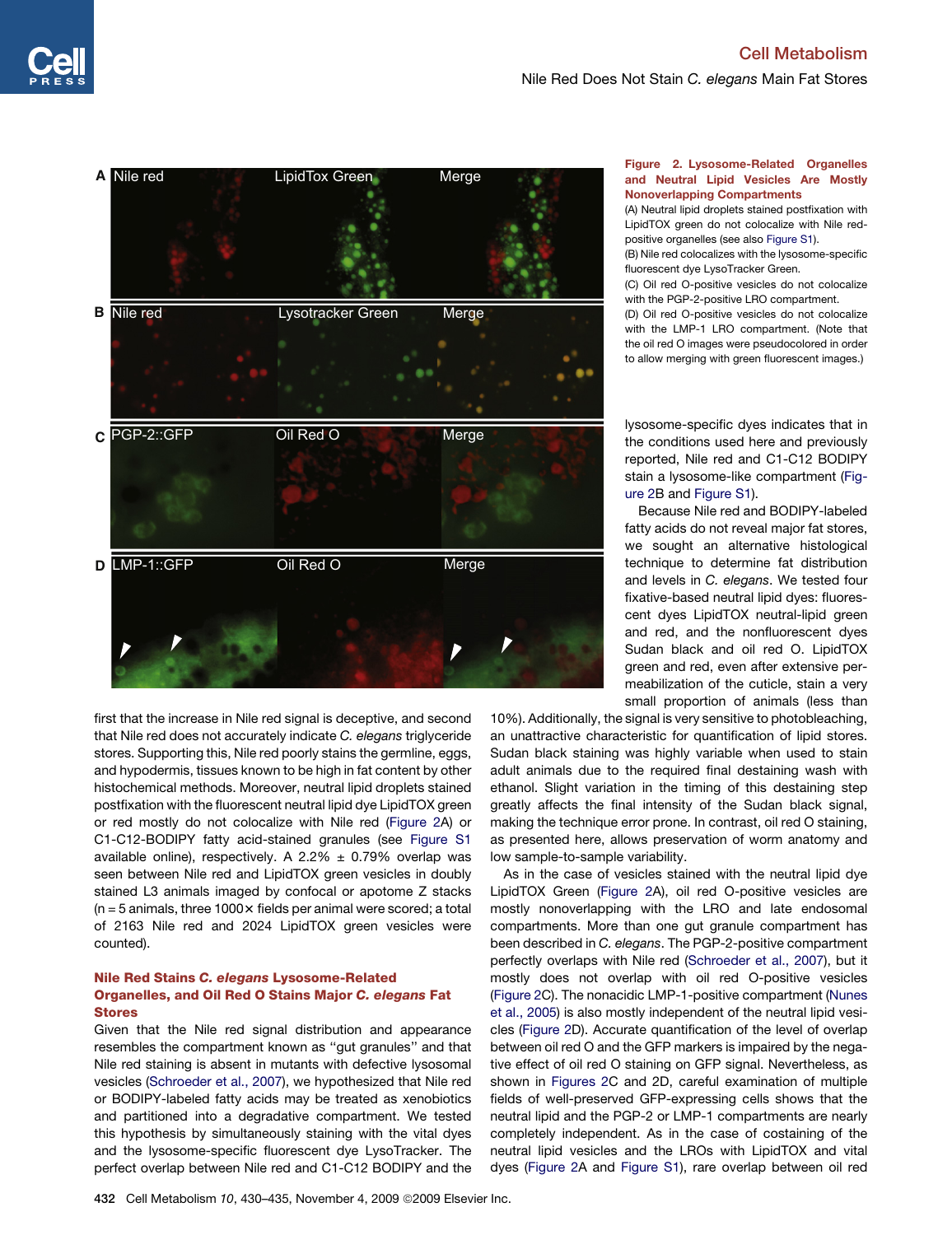<span id="page-3-0"></span>

|                                  |                | TG/PL Oil Red O |
|----------------------------------|----------------|-----------------|
| wild-type ad libitum             | 100            | 100             |
| daf-2 (e1368)                    | $231 \pm 13.5$ | $160.5 \pm 6.2$ |
| glp-1 (e2141)                    | $297 + 44$     | $146.7 \pm 5.3$ |
| rict-1 $(mg451)$                 | $139 + 8.1$    | $123.2 + 4.6$   |
| daf-16 (mgDf47)                  | $105+9.2$      | $113.8 \pm 6.1$ |
| в                                |                |                 |
| the collection of the collection |                |                 |



| D                     | Nile Red TG/PL Oil Red O |            |                |
|-----------------------|--------------------------|------------|----------------|
| wild-type ad libitum  | 100                      | 100        | 100            |
| wild-type fasted 6 hr | 139±4.4                  | $78 + 3.9$ | $83.1 \pm 2.4$ |

#### Figure 3. Oil Red O Stains the Major C. elegans Fat Stores

(A) Oil red O intensity serves as a proxy for *C. elegans* triglyceride levels. Quantitative triglyceride/phospholipid measurements done with at least two independent biological replicates are shown in the first column. Oil red O signal measured for least 30 animals from at least two biological replicates is shown in the second column. Data are shown as mean  $\pm$  SEM.

(B) Oil red O stains fat droplets in all major *C. elegans* fat storage organs. Oil red O signal is observed in *C. elegans* intestine, hypodermis, gonad, and eggs. (C) Oil red O signal drops upon fasting.

(D) Oil red O, but not Nile red, stains long-term *C. elegans* energy stores. Quantitative analysis of Nile red, triglycerides measured by lipid biochemistry, and oil red O levels upon fasting are presented. Data are shown as mean  $\pm$  SEM.

O- and GFP-positive organelles is observed; the overlap is restricted to very few, small vesicles that may represent immature lipid droplets or lipid droplets undergoing degradation (data not shown).

Furthermore, unlike Nile red or BODIPY-labeled fatty acids, oil red O shows clear increases in fat mass for *daf-2* mutants (Figure 3A). To further validate oil red O as a proxy for fat mass in *C. elegans*, we quantified whole-body oil red O signal in several metabolic mutants. In all conditions tested, oil red O quantification correlates with biochemical measurement of triglycerides by solid-phase chromatography followed by gas chromatography/mass spectrometry (Figure 3A). In addition, unlike Nile red or BODIPY labeled fatty acids, oil red O highlights lipid stores in the gonad and eggs, and unlike Nile red, oil red O stains the hypodermis (Figure 3B). Finally, similar to biochemically measured triglycerides, oil red O levels drop upon fasting (Figures 3C and 3D).

# **DISCUSSION**

We here demonstrate that the Nile red-positive LROs do not contain the major *C. elegans* fat stores. Moreover, we show that the major fat stores are contained in independent specialized neutral lipid-containing vesicles. Nile red and BODIPYlabeled fatty acids do not colocalize with postfixative dyes for neutral lipids in more than 97% of the vesicles but perfectly colocalize with molecular probes for LROs, supporting the idea that vital dyes may be treated as xenobiotics and partitioned into a degradative compartment. Consistent with this hypothesis, mutants deficient in lysosomal biogenesis have reduced Nile red staining ([Ashrafi et al., 2003; Schroeder et al., 2007\)](#page-4-0). Moreover, the genome-wide RNAi screen for decreased Nile red staining in *C. elegans* identified five genes, *apt-6*, *glo-3*, *glo-4*, *pgp-2*, and *vps-16* ([Ashrafi et al., 2003\)](#page-4-0), which were subsequently shown to have defective LRO biogenesis ([Her](#page-5-0)[mann et al., 2005\)](#page-5-0).

The observation that Nile red- and BODIPY-positive LROs are mostly nonoverlapping with the neutral lipid vesicles in wild-type animals does not rule out a role for the LRO compartment in *C. elegans* metabolism, or even that LROs might contain physiologically relevant fats. Human genetic diseases, including Tay-Sachs and Niemann-Pick, result from defective lipid degradation in, or lipid trafficking from, lysosomes [\(Maxfield and Tabas,](#page-5-0) [2005\)](#page-5-0). The dozens of *C. elegans* gene inactivations that dramatically decrease Nile red staining may reveal the complex genetic control of the LRO compartment ([Ashrafi et al., 2003\)](#page-4-0). Studies of altered vital dye staining in *C. elegans*, which indicate LRO defects, may therefore contribute to better understanding of these serious metabolic diseases. It is also possible that under certain pathological conditions or with different experimental procedures, Nile red and BODIPY may stain neutral lipids; however, under standard conditions and in the majority of genetic backgrounds, Nile red and BODIPY do not indicate *C. elegans* major fat stores.

Another interesting aspect is that, as is the case for other cellular byproducts accumulating in the lysosome-like compartment ([Samuelson et al., 2007](#page-5-0)), increased Nile red or BODIPYlabeled fatty acid staining seems to be a predictor of decreased resistance to stress and shortened life span. Lipofucsin, or age pigment, and Nile red and BODIPY-labeled fatty acids levels are lower in long-lived mutants such as *daf-2* and *glp-1* and accumulate to a greater extent in progeric mutants such as *daf-16* and *rict-1*. It is unclear if a higher ability to recycle cellular byproducts or to mobilize the right molecules to the LRO compartment is a cause or a consequence of the increased longevity phenotype, but it would be interesting to test the degree of correlation between vital dye staining and longevity.

*C. elegans* energy reserves are expected to be utilized during periods of food deprivation. Here we show that Nile red levels do not drop but increase upon fasting. Previous studies have demonstrated a decrease in Nile red with fasting ([Ashrafi et al.,](#page-4-0) [2003; Jo et al., 2009\)](#page-4-0) but used different conditions. First, we eliminated bias introduced by selection of a narrow focal plane by conducting automated, whole-body quantification of the Nile red signal of more than 30 individual animals per treatment. Second, at time 0, animals were moved from plates containing food and Nile red to plates without food but containing Nile red. In previously reported analyses of Nile red signal upon fasting, animals were transferred to plates without food and without Nile red. Those studies most likely revealed Nile red turnover rather than the actual content of the compartment stained with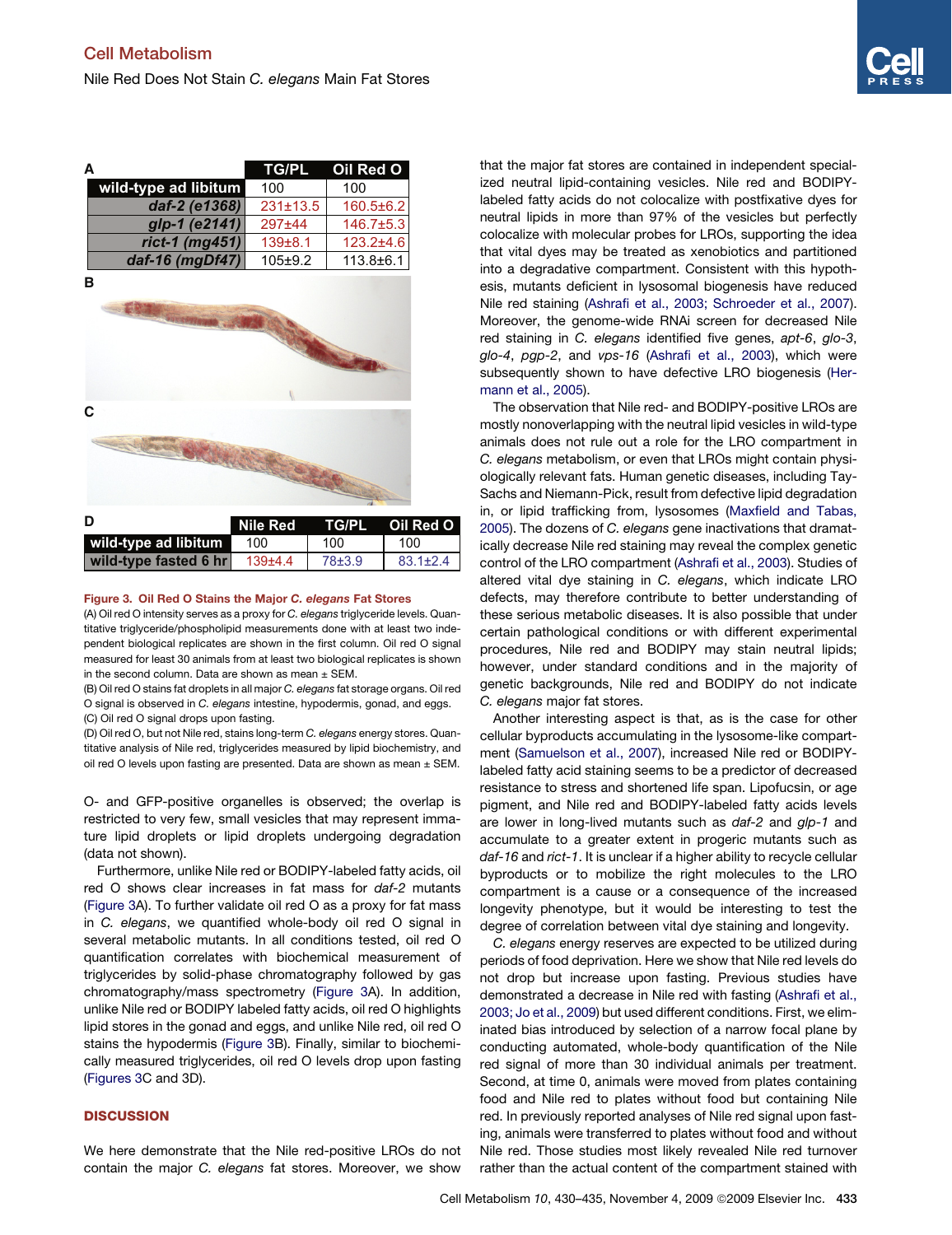<span id="page-4-0"></span>Nile red. The lysosomal compartment is required to recycle nutrients during food deprivation (Finn and Dice, 2006). Consequently, an increase in the contents of the lysosomal compartment during starvation, even an increase in energetically relevant lipids, is not surprising.

Finally, we put forward oil red O staining as a facile method to study fat mass in *C. elegans.* Oil red O staining correlates, in all cases tested, with biochemically measured triglyceride mass. However, the magnitude of the changes estimated from oil red O images is less pronounced that the one measured by lipid biochemistry. We propose two possible explanations. First, oil red O stains a subset of the major *C. elegans* fat species. Second, our quantification algorithms for oil red O images are suboptimal. Supporting the latter, Figure S2 shows the striking difference in oil red O signal between wild-type and *glp-1* animals; however, oil red O quantification would suggest a mild fat phenotype. Nevertheless, the recurring correlation between lipid biochemistry and oil red O proves oil red O as a reliable proxy for fat mass in *C. elegans*. Therefore, oil red O staining represents a validated method to study the regulation of longterm energy stores. Until a vital dye alternative is available, *C. elegans* fat mass is best studied using this fixative-based dye or quantitative lipid biochemistry [\(Perez and Van Gilst,](#page-5-0) [2008; Watts and Browse, 2002\)](#page-5-0). The use of accurate fat-assessing methods will enable identification of genes and signals that regulate energy balance in *C. elegans*.

### EXPERIMENTAL PROCEDURES

#### Strains Used

N2 Bristol was used as the wild-type strain. The following mutant strains were used: *daf-16*(*mgDf47*) *I*, *tph-1(mg280) II*, *tub-1(nr2004) II*, *kat-1(mg368) II*, *kat-1(mg447) II, tub-1(nr2004);kat-1(mg368)*, *daf-2*(*e1368*) *III*, *glp-1*(*e2141) III*, *rict-1(mg451) II*, pwIs50[*lmp-1*::gfp] ([Treusch et al., 2004\)](#page-5-0), and kxEx74[*pgp-2*:: gfp;*rol-6D*] ([Schroeder et al., 2007\)](#page-5-0).

#### Nile Red and BODIPY-Labeled Fatty Acid Staining

Nile red and BODIPY-labeled fatty acid analyses were conducted as previously described [\(Mak et al., 2006](#page-5-0)) (see the Supplemental Experimental Procedures). At least 30 animals were imaged on at least two separate occasions, and results were consistent between experiments.

#### Fasting Analysis

For fasting measurements, adult animals were transferred from plates containing food to plates without food but containing 25 ng/µl of Nile red (for Nile red analyses), or to empty plates for the times indicated for oil red O analysis or lipid biochemistry (see the Supplemental Experimental Procedures).

#### LysoTracker Staining

LysoTracker staining was performed as above for Nile red and BODIPY. Lyso-Tracker Green (Invitrogen) was included at 1 µM (final concentration) in *E. coli* OP50 plates containing Nile red. LysoTracker Red (Invitrogen) was included at 1 µM (final concentration) together with C1-BODIPY 500/510-C12 fatty acids. Animals were allowed to feed on labeled *E. coli* for 1–2 days in the dark and imaged between L1 and young adult stages; similar results were obtained irrespective of developmental stage.

# LipidTOX and Oil Red O Staining and Quantification

For LipidTOX staining, animals that had been fed on *E. coli* bacteria containing Nile red or BODIPY-labeled fatty acids as above were washed and fixed as for oil red O staining (see below). However, instead of dehydrating in 60% isopropanol, as in the case for oil red O, animals were washed free of paraformaldehyde with 1x PBS. 1:1000 of LipidTOX Red neutral lipid stain (for BODIPYlabeled animals) or LipidTOX green neutral lipid stain (for Nile red-labeled

animals) was added directly (LipidTOX DMSO 1000x stocks, Invitrogen). Animals were incubated for 1 hr in the dark with gentle rocking and imaged directly thereafter using a Zeiss Axioimager/Apotome or spinning-disk confocal microscopy.

Oil red O staining was conducted by as previously reported [\(Soukas et al.,](#page-5-0) [2009](#page-5-0)) but omitting the freeze-thaw steps (see the Supplemental Experimental Procedures). Animals were mounted and imaged with a Leica color camera outfitted with DIC optics. Oil red O was quantified from color images using the level of excess red intensity in the red channel in comparison to the blue and green channels (see the Supplemental Experimental Procedures).

#### Quantitative Lipid Biochemistry

Lipid extracts from 7500 worms at day 1 of adulthood were analyzed by solidphase chromatography followed by GCMS as previously reported ([Perez and](#page-5-0) [Van Gilst, 2008; Soukas et al., 2009\)](#page-5-0) (see the Supplemental Experimental Procedures). For all measurements, at least two biological replicates were performed, with data shown as mean  $\pm$  SEM.

### SUPPLEMENTAL DATA

Supplemental Data include two figures and Supplemental Experimental Procedures and can be found with this article online at [http://www.cell.com/](http://www.cell.com/cell-metabolism/supplemental/S1550-4131(09)00301-5) [cell-metabolism/supplemental/S1550-4131\(09\)00301-5](http://www.cell.com/cell-metabolism/supplemental/S1550-4131(09)00301-5).

#### ACKNOWLEDGMENTS

We would like to thank Sean Curran and Buck Samuel for creative input and reading of the manuscript. We also thank other members of the Ruvkun, Kaplan, and Ausubel labs for creative exchanges, and especially Jihong Bai for taking confocal microscopy images. We thank Mason Freeman for the use of his GCMS for lipid analysis. We want to thank Ho Yi Mak and Marc Van-Gilst for sharing their experiences with lipid histochemistry and biochemistry. Thanks to Kaveh Ashrafi and Kevin Jones for sharing their experience with the neutral lipid dye LipidTOX. Thanks to the *Caenorhabditis* Genome Center and Greg Hermann for providing strains. This work was supported by Award Numbers R01DK070147 (to G.R.) and F32DK080607 (to A.A.S.) from the National Institute of Diabetes and Digestive and Kidney Diseases, and the Human Frontiers Science Program (to E.J.O.).

Received: July 23, 2009 Revised: September 27, 2009 Accepted: October 5, 2009 Published: November 3, 2009

#### REFERENCES

Ashrafi, K. (2007). Obesity and the regulation of fat metabolism. In WormBook, The C. elegans Research Community, ed. doi/10.1895/wormbook.1.130.1, <http://www.wormbook.org>.

Ashrafi, K., Chang, F.Y., Watts, J.L., Fraser, A.G., Kamath, R.S., Ahringer, J., and Ruvkun, G. (2003). Genome-wide RNAi analysis of Caenorhabditis elegans fat regulatory genes. Nature *421*, 268–272.

Bonilla, E., and Prelle, A. (1987). Application of nile blue and Nile red, two fluorescent probes, for detection of lipid droplets in human skeletal muscle. J. Histochem. Cytochem. *35*, 619–621.

Finn, P.F., and Dice, J.F. (2006). Proteolytic and lipolytic responses to starvation. Nutrition *22*, 830–844.

Fowler, S.D., and Greenspan, P. (1985). Application of Nile red, a fluorescent hydrophobic probe, for the detection of neutral lipid deposits in tissue sections: comparison with oil red O. J. Histochem. Cytochem. *33*, 833–836.

Fowler, S.D., Brown, W.J., Warfel, J., and Greenspan, P. (1987). Use of Nile red for the rapid in situ quantitation of lipids on thin-layer chromatograms. J. Lipid Res. *28*, 1225–1232.

Greenspan, P., Mayer, E.P., and Fowler, S.D. (1985). Nile red: a selective fluorescent stain for intracellular lipid droplets. J. Cell Biol. *100*, 965–973.